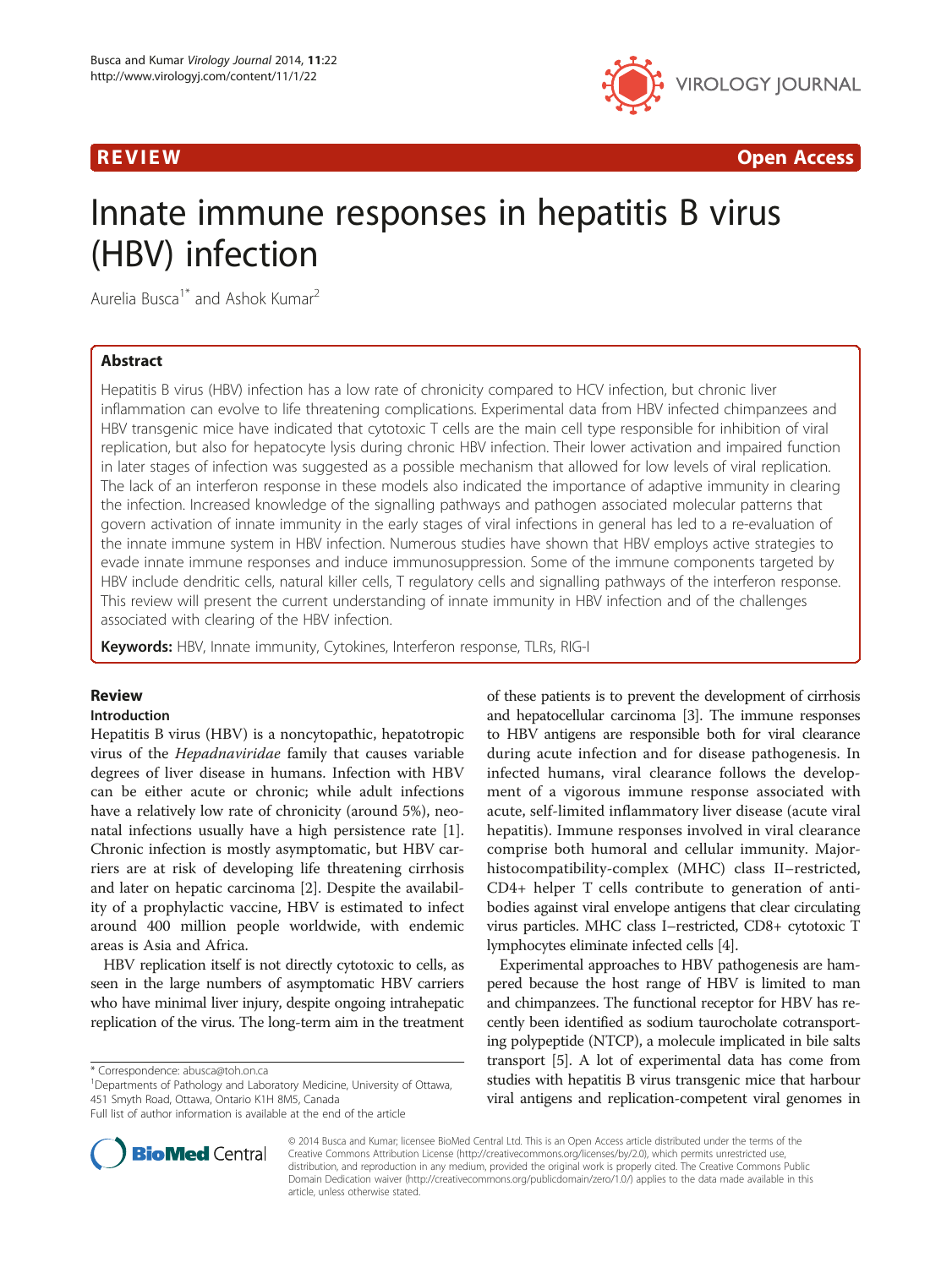the liver. These mice harbour HBV genes in their germline DNA, therefore they are tolerant to HBV infection and do not develop significant liver injury despite high levels of replication [\[6](#page-5-0)]. These studies have shown the importance of cytotoxic CD8+ lymphocytes (CTLs) in controlling viral replication, as adoptively transferred virus-specific CTLs can abolish HBV gene expression and replication in the liver of HBV transgenic mice by causing acute liver injury [[7](#page-5-0)]. Moreover, transgenic mouse studies have shown that liver disease has an immunological basis rather than being virus mediated, with CTLs also playing a central part in this process [[8](#page-5-0)].

One way to overcome the inherent tolerance of HBVtransgenic mice to viral antigens was to use human hepatocyte chimeric mice, where human hepatocytes repopulated the liver of uPA/SCID mice, making it susceptible to HBV infection [\[9\]](#page-5-0). This model is a valuable tool for studying viral mutants and various therapeutic agents; however, the lack of human immune cells also limits the study of inflammation and immunity.

Earlier studies in animal models failed to detect innate immune responses in acute stages of HBV infection, which led to a general consensus that HBV doesn't induce innate immunity during natural infection. Despite of the development of a successful prophylactic vaccine, a lot of immunpathological processes remain unknown, especially with respect to chronic HBV infection. In this setting, virus-specific CD8+ T are present in the liver, but are impaired functionally or quantitatively so that they are unable to clear the infection and likely contribute to disease pathogenesis [\[10](#page-5-0)]. This has rekindled the interest in the innate immune responses and their impact on viral biology.

It is now thought that host immune responses to viral antigens and to viral replication in infected hepatocytes are the main determinants of hepatocellular injury and HBV pathogenesis. This review will focus on the determinants of innate immunity in controlling viral replication and their contribution to viral pathogenesis, with respect to both acute and chronic infection.

In general, innate immunity is important in controlling infection immediately after contact with the pathogen, in order to limit the spread of the infection and to initiate efficient development of an adaptive immune response. The innate immune system is activated by pathogens by using pattern-recognition receptors (PRRs) that recognize specific structures on pathogens, such as double-stranded RNA and bacterial wall components. The most important PRRs in viral infections are Toll-like receptors (TLRs), RNA helicases, such as retinoic acid inducible gene I (RIG-I) and melanoma differentiation associated gene 5 (MDA5), and double stranded RNA-dependent protein kinase (PKR) [\[11](#page-5-0)].

Of the TLRs, TLR9 detects viral DNA, TLR7 and TLR8 identify viral single-stranded RNA, while TLR3 recognizes viral double-stranded RNA [[12\]](#page-5-0). Following recognition of virus associated molecular patterns by cellular PRRs, recruitment of their distinct adaptor proteins will sequentially activate signalling cascades to induce cytokine production in virus-infected cells.

The early phase of viral infections is mainly characterized by the production of cytokines, type 1 interferon (IFN)-α/β, and the activation of natural killer (NK) cells. Production of type 1 IFNs can be triggered directly by virus replication through cellular mechanisms that detect the presence of viral RNA or DNA. The main sources of IFN-α/β are infected cells and plasmacytoid dendritic cells, whereas IFN-γ is produced primarily by NK and NKT cells [\[13\]](#page-5-0).

#### Interferon response

Earlier studies have evaluated whether HBV has the ability to stimulate the interferon pathway of the innate immune response during the early stage of infection. Data from patients and animal models have shown that there is a delay between HBV inoculation and efficient replication. Both HBV-DNA and HBV antigens become detectable around 5 weeks post-infection, after which viral titers have a logarithmic expansion phase and HBV infects most hepatocytes [[14,15\]](#page-5-0). While it is tempting to speculate that this initial lag of replication is a result of efficient control of the virus by the innate immune response, animal studies have indicated that this is not the case, but rather that somehow the virus manages to evade being recognized. In contrast to the immune response in HCV infection, where expression of a large number of IFNregulated genes was rapidly induced in the liver of HCVinfected chimpanzees [\[16\]](#page-5-0), the same group has shown that HBV did not cause any change in genes associated with innate immune responses during acute HBV infection of chimpanzees [[17](#page-5-0)]. The authors concluded that HBV did not induce an intrahepatic innate immune response that could be detected in the infected animals because it acts like a stealth virus early in infection, remaining undetected and spreading until the onset of the adaptive immune response several weeks later. However, the mechanisms by which HBV accomplishes this task are less understood.

Interestingly, HBV replication is sensitive to the suppressive effects of interferons in studies using the transgenic mouse model or hepatoma cell lines. HBV was shown to replicate in IFNγ KO and IFNα/β receptor KO mice at levels higher than those observed in control mice, implying that baseline levels of these cytokines control HBV replication in the absence of inflammation [[18](#page-5-0)]. Also, expression of adaptor proteins TRIF and MyD88 (TLR adaptor proteins) and of IPS-1 (RIG-I/MDA5 adaptor protein) in human hepatoma cells was enough to limit HBV replication by reducing the steady-state levels of viral mRNAs, in a manner dependent on NF-κB transcription factor [[19](#page-5-0)]. The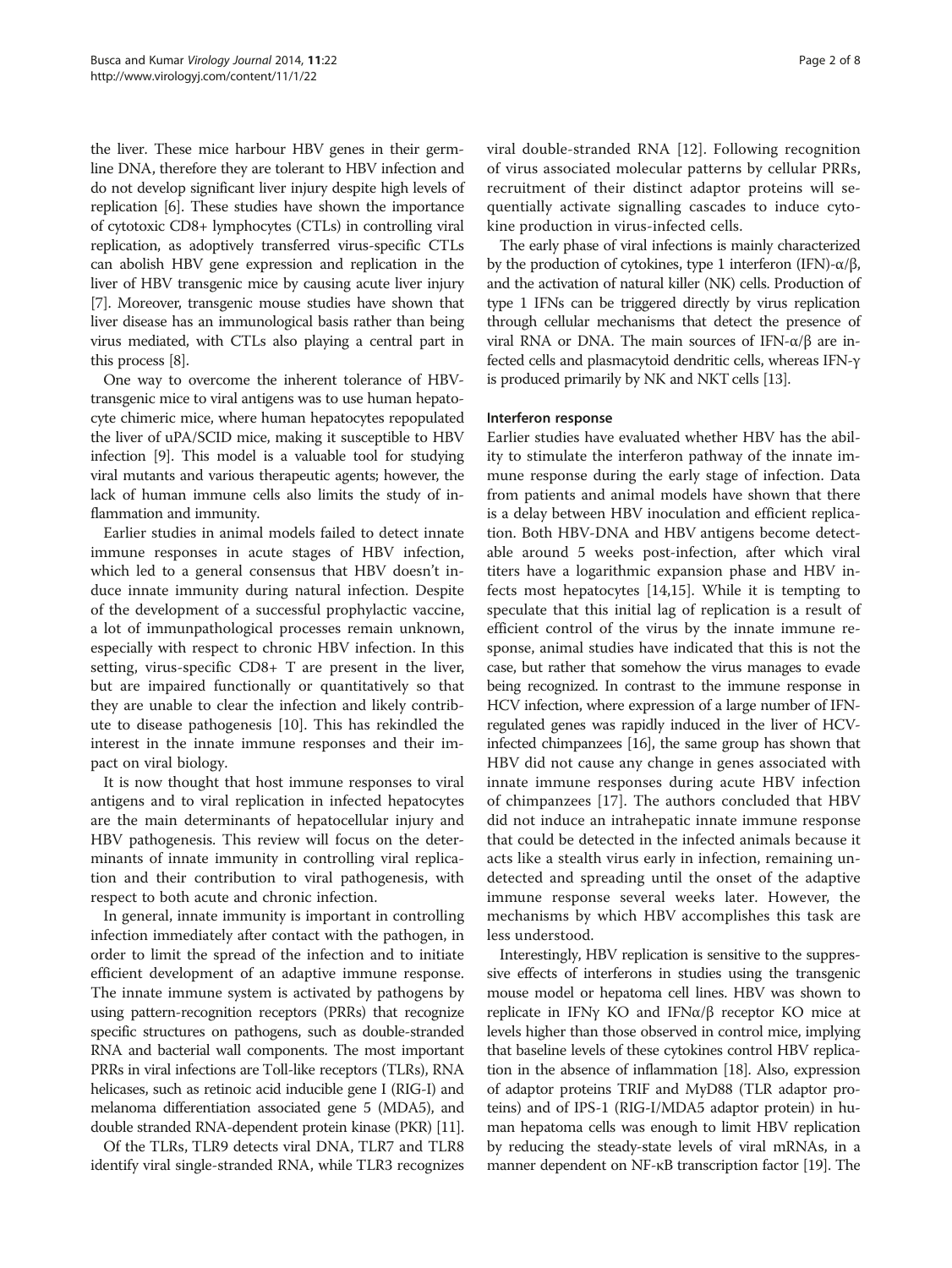importance of TLR receptor signalling in controlling HBV replication was confirmed in another study showing that a single intravenous injection of ligands specific for TLR3, TLR4, TLR5, TLR7, and TLR9 was efficient to inhibit HBV replication in a noncytolytical and IFNα/β dependent manner in HBV transgenic mice [[20](#page-6-0)].

Another characteristic of the interferon response in HBV infection is that CD8+ T cells seem to control the viral replication through an IFN-γ dependent mechanism rather than direct cell killing of infected hepatocytes [[15\]](#page-5-0). The importance of noncytolytic T cell functions was shown in a study where the onset of viral clearance in HBV infected chimpanzees was tightly associated with the appearance of virus-specific T cells and mRNA in the liver, before the onset of hepatocyte destruction and clinical hepatitis [\[21](#page-6-0)]. These results suggest that direct cytological cell killing and IFN-γ secretion are functionally distinct mechanisms of CD8+ T cells that account for control of hepatocyte destruction and viral replication, respectively.

# Cytokines

Other cytokines have also been reported to control HBV replication in the transgenic mouse model, including interleukin 12 (IL-12) [[22](#page-6-0)] and IL-18 [\[23\]](#page-6-0), the effect being mediated by induction of IFN-γ and IFN $α/β$  respectively. Injection of HBV transgenic mice with CD40 ligand to induce maturation of antigen presenting cells lead to recruitment of macrophages, dendritic cells and NK cells to the liver and induced secretion of TNF-α, IFN-γ, and IFNα/β, which ultimately resulted in inhibition of HBV replication [[24](#page-6-0)]. In a primary human hepatocyte model, Hosel et al. showed that briefly after infection, liver macrophages recognize HBV and induce production of TNF-α, IL-6, IL-8 and IL-1β. However, the ability to control viral replication was attributed to IL-6 via NF-κB activation [\[25\]](#page-6-0).

Another major antiviral cytokine is  $TNF-\alpha$ , which was initially shown in HBV chimpanzee model to contribute to the antiviral effects of CTLs alongside IFN-γ, although initially the source of cytokines was unknown [\[7](#page-5-0)]. In the HBV transgenic mouse model, TNF-α was secreted by antigen presenting cells following activation as part of the inflammatory cascade during acute infection [\[24](#page-6-0)]. Non-parenchymal liver cells like Kupfer macrophages and liver sinusoidal endothelial cells are also part of the innate immune response due to their ability to respond to TLR signalling by producing various cytokines, including TNF- $\alpha$  and IFN- $\beta$  [\[26\]](#page-6-0). A recent report has also shown that TNF-α and IL-1β can restrict HBV replication via activation of the NF-κB signaling pathway [\[27](#page-6-0)]. Early elevation of IL-10 and IP-10 has also been linked with better outcome during HBV vaccination [[28\]](#page-6-0).

Taken together, these results suggest the existence of a functional innate antiviral mechanism in hepatocytes that is associated with favourable outcome in both acute and chronic infections. Its activation under certain conditions may also be used for therapeutic purposes. Activation of innate immunity to induce interferon production but not killing of infected hepatocytes may also represent a new strategy for the treatment of chronic HBV infection, in the absence of cytological cell death associated with the activation of CD8+ T cells.

# Dendritic cells

DCs are major players in immune responses, due to their ability to process foreign antigens and present them to effector cells. The presence of HBV or HBsAg during cytokine induced maturation of dendritic cells resulted in a more tolerogenic phenotype, as shown by a decreased Tcell stimulatory capacity [[29](#page-6-0)]. Other recently reported targets for HBV are plasmacytoid DCs (pDCs), which are major components of the antiviral immune response, due to their ability to secrete type 1 IFNs. However, HBV did not activate human pDC in vitro, but HBV virions and HBsAg were able to abrogate TLR7- and 9-induced IFNα gene transcription by direct binding TLR9-triggered pDC [[30](#page-6-0)]. Also, TLR9-activated pDCs from HBV infected patients were impaired in their ability to induce cytolytic activity of NK cells [\[31\]](#page-6-0). These studies indicate that the virus exerts an immune regulatory effect that may directly contribute to its persistence during chronic infection.

# T regulatory cells

The immuno-modulatory properties of HBV are also reinforced by studies that show changes in the T regulatory cells (Tregs) population in HBV chronically infected patients. CD4 + CD25+ Tregs normally maintain immune tolerance against self and foreign antigens, due to their ability to produce IL-10 and TGF-β. During chronic HBV infection they seem to have a deleterious effect, because they increase in number compared to acute infection or healthy controls and this increase correlates with the viral load, suggesting a direct effect on viral replication [\[32,33](#page-6-0)]. Generation of Tregs is also a mechanism by which pDCs contribute to immunological tolerance in healthy individuals [[34\]](#page-6-0). This effect also contributes to the immune suppression that characterizes chronic infection, since pDCs from patients with chronic HBV infection were able to generate a higher proportion of Tregs compared to healthy controls [[35](#page-6-0)].

Moreover, Tregs were capable of suppressing the proliferation and IFN-γ production of autologous peripheral blood mononuclear cells mediated by HBV antigen in vitro [[36](#page-6-0)], and increased numbers of Tregs were found in the peripheral blood of patients with HBV related liver failure [\[37](#page-6-0)], suggesting that they play an active role in the strategy employed by HBV to downregulate effector immune responses.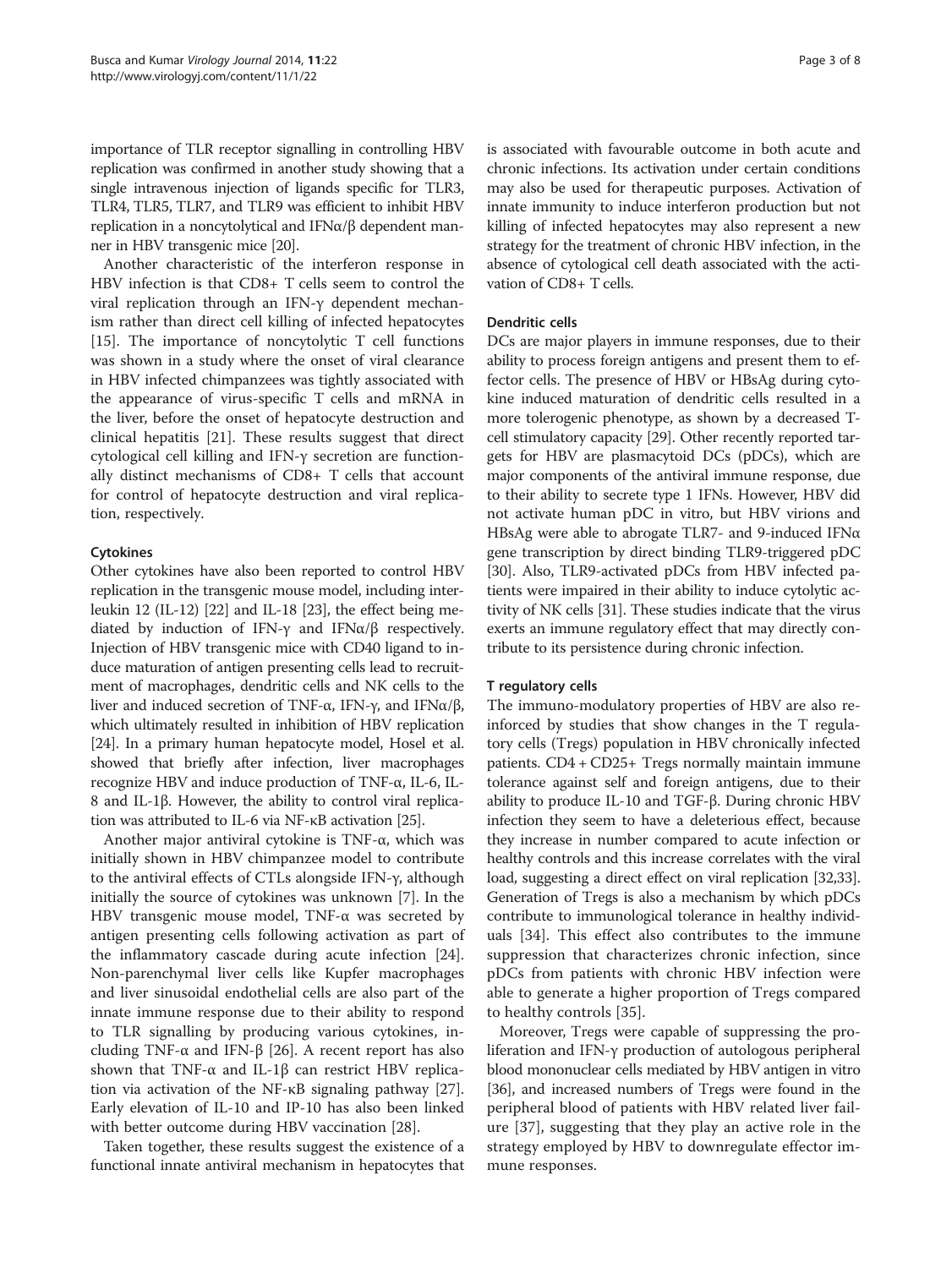Other evidence to support active immunosuppressive strategies employed by HBV includes its ability to affect the production of IL-10, a cytokine with known immunosuppressive effects. HBcAg was able to induce significantly higher IL-10 levels in peripheral blood mononuclear cells from patients with chronic HBV infection compared to those from healthy controls [[38](#page-6-0)].

## Monocytes, natural killer cells and NK T cells

In this setting of decreased activation of cytotoxic T cells, there is a continuous stimulation of other cell types that may explain the persistence of chronic infection and subsequent liver inflammation that characterize chronic HBV infection. The mechanism of chronic inflammation involves recruitment of various cell types of the innate immune system, including monocytes/macrophages and NK cells [\[39](#page-6-0)]. Non-classical proinflammatory monocytes of the CD14<sup>low</sup>CD16<sup>+</sup> phenotype have increased secretory functions and the ability promote fibrosis in other inflammatory diseases and infections [[40](#page-6-0)]. Their expression is increased in both the peripheral blood and liver of patients with chronic HBV infection, where they positively correlate with liver inflammatory damage [\[41,42](#page-6-0)], suggesting their active role in this process.

The lack of type 1 IFN responses in the setting of in vivo infection seems surprising, given the fact that the majority of infected individuals are able to resolve the infection. This indicates that the viral replication may be controlled by other arms of the innate immune system.

Natural killer cells (NK cells) are the main effector population involved in innate immune responses to viral infections. They exert antiviral activity through direct cytotoxic effect or through the production of immunoregulatory cytokines (IFN-γ, TNF-α, TGF-β, IL-10, etc). They are identified by flow cytometry by the expression of CD56 and lack of T cells marker CD3. CD56+ NK cells also express the FcγIII receptor CD16, which allows them to mediate antibody-dependent cell-mediated cytotoxicity [\[43](#page-6-0)]. NKT cells comprise a T cell subpopulation characterized by expression of surface markers of NK cells together with a T cell receptor that recognizes glycolipids associated with MHC class I-like CD1 molecules [[44](#page-6-0)].

Accumulating evidence indicates that NK cells are major determinants of the clinical outcome following HBV infection. A study performed on two seronegative blood donors who became positive for HBsAg and HBV DNA without evidence of liver pathology, indicating successful containment of infection, were monitored throughout early stages of infection. Their results indicate an early activation of human innate immune system consisting of CD56<sup>+</sup>CD3<sup>-</sup> NK and CD56<sup>+</sup>CD3<sup>+</sup> NKT cells. These two cell types were promptly activated before maximal HBV DNA

elevation and HBV-specific T cell responses [[45\]](#page-6-0). This study suggested that early and efficient induction of innate responses control the infection by non-cytolytic mechanisms rather than by hepatocyte lysis and may also contribute to timely induction of adaptive responses. Moreover, augmentation of IFN-γ and IL-15 producing CD56<sup>+</sup> NK cells is also an immunomodulatory effect of pegylated - IFN-α treatment during chronic HBV infection [\[46\]](#page-6-0).

These results are in contrast to those observed the chimpanzee model [\[17\]](#page-5-0) and may reflect differences between the two hosts. Studies on NK cell function early in natural human infection are rare because the incubation period of HBV infection is always asymptomatic and therefore difficult to study.

In a study looking at the response of NK and NKT cells following vaccination with HBsAg, there was an increased activation and IFN-γ production in NK and NKT cells following ex vivo incubation with recombinant HBsAg in responders to vaccination. These effects were not observed in non-responders to the vaccine, suggesting that the two cell types play an important role in the immune response following hepatitis B vaccination by also contributing to a robust adaptive immune response [\[47](#page-6-0)]. The ability of NKT cells to control viral replication was also confirmed in vivo. Upon activation of NKT cells with a glycolipid, HBV replication was abolished and IFN- $\alpha$ , β and - γ were detected in the liver of HBV transgenic mice [[48](#page-6-0)]. Moreover, these effects persisted in the absence of conventional CD4+ and CD8+ T cells [\[48\]](#page-6-0), suggesting that the innate immune response has the potential to contain the virus during natural HBV infection.

However, activation of NK and NKT cells has also been linked to liver injury in HBV transgenic mice, due to their ability to secrete proinflammatory cytokines in the hepatic microenvironment [[49](#page-6-0)]. The involvement of NK activation in liver injury was not observed in human studies. On the contrary, one study comparing NK cell function in patients with chronic HBV infection with those from chronic HCV infection and healthy controls showed a more pronounced functional defect in chronic HBV infection than in the other two groups [[50](#page-6-0)]. One recent study showed that NK numbers and cytotoxic function are maintained in peripheral blood of patients with chronic HBV infection compared to healthy controls, but their activation and cytokine production abilities (IFN-γ and TNF-α) are impaired [[51](#page-6-0)]. Overall, these studies indicate that the main function of NK and NKT cells is to limit viral replication via cytokine production rather than direct cytotoxicity and that function is compromised during chronic HBV infection, which may contribute to viral persistence.

Although the exact contribution of NK and NKT cells to chronic inflammation that characterizes chronic hepatitis B is yet to be established, the current literature suggest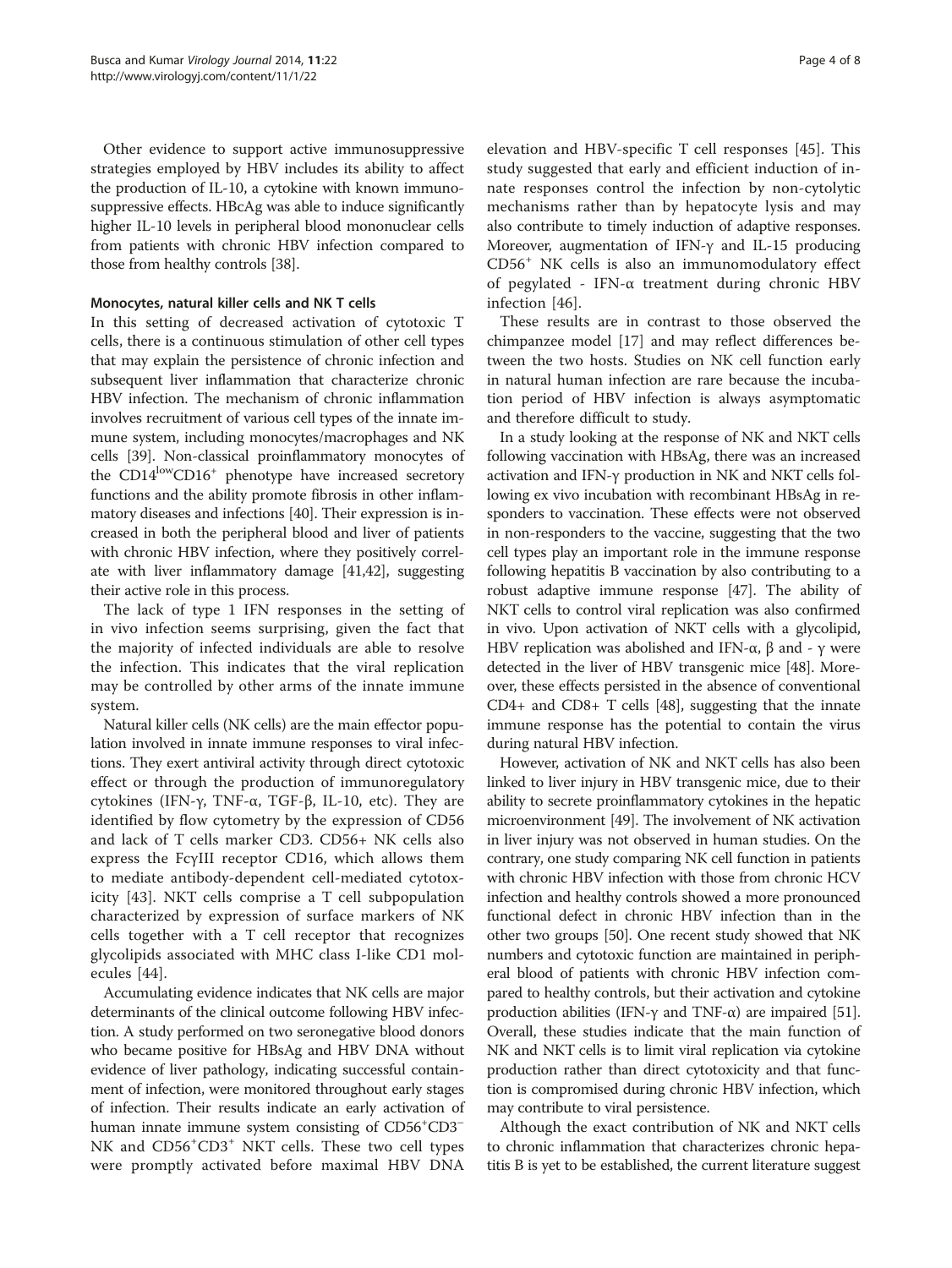that strong innate responses are associated with subsequent adaptive immune activation and control of viral replication in the absence of hepatocyte lysis. Inefficient activation of the innate pathways gives rise to a lower, but persistent proinflammatory activity that cannot clear the infection and has deleterious effects on the liver microenvirnment.

### Viral strategies to counteract innate immune responses

Recent developments in our understanding of the HBV infection have shown that the virus is not just a stealth pathogen, but that it employs active mechanisms to avoid recognition by the innate immune system. This may explain previous observations on its apparent inability to be detected by PRRs.

As mentioned, RNA helicases, such as RIG-I and MDA5 are important PRRs responsible for recognition of viral RNAs produced during viral infection and they represent targets for immunosupression during HBV infection [\[52](#page-6-0)]. Viral evasion strategies involve targeting IFN-regulatory factors (IRF) which culminate in IFN production. HBV polymerase was reported to impair antiviral innate immune responses by inhibiting IRF activation in response to TLR3 and RIG-I- induced pattern recognition receptor signalling in human hepatoma cell lines [[53](#page-6-0)-[55](#page-6-0)].

Other HBV proteins were shown to target adaptor proteins of the RIG-I pathway.

Regulatory HBx protein binds to beta interferon promoter stimulator 1 (IPS-1) and targets it for inactivation. The consequence of HBx binding to IPS-1 is inhibition of double-stranded DNA mediated IFN-β activation in hepatoma cell lines [[56\]](#page-6-0). Human cell lines studies have also indicated that adaptor protein mitochondrial antiviral signalling (MAVS) is another target for HBx. By promoting degradation of MAVS, induction of IFN-β through the RIG-I pathway is prevented [\[57\]](#page-6-0).

Another pathway that HBV uses to attenuate the antiviral responses of innate immunity is the TLR system. TLR receptors recognize nucleic acid sequences in degraded viral particles in endosomal or lysosomal cell compartments. TLR triggering initiates signal transduction pathways that promote dendritic cell maturation, production of key cytokines such as type I IFNs and initiation of adaptive immunity [\[58\]](#page-6-0).

TLR3- and TLR4-activated murine nonparenchymal liver cells are part of the innate immune response following infection and also possess the ability to suppress HBV replication via IFN-β induction [\[59\]](#page-6-0). The same group has also shown that the virus has evolved mechanisms to counteract this effect. HBV virions or viral antigens such as HBsAg and HBeAg abrogated TLR-induced antiviral activity, by suppressing IFN-β production and induction of IFN-stimulated genes and transcription factors like IRF-3 and NF-κB [\[60\]](#page-7-0). The counteractive mechanisms of HBV that prevent activation of the innate responses are summarized in Table 1.

However, the actual efficacy of these inhibitory mechanisms needs to be established in the context of an in-vivo infection model. The active inhibition of innate immunity may not be very robust, since it can be overcome by exogenous stimulation. In this respect, TLR activation was shown to control viral replication in vivo in HBV transgenic mice [\[20\]](#page-6-0).

# Conclusions

The role of innate immunity in controlling HBV replication has been neglected for a number of years due to results from studies with HBV infected animals that failed

| <b>Experimental model</b>                                                                                        | Mechanism                                                                                                | HBV protein<br>involved         | <b>Functional outcome</b>                                                                   | Reference |
|------------------------------------------------------------------------------------------------------------------|----------------------------------------------------------------------------------------------------------|---------------------------------|---------------------------------------------------------------------------------------------|-----------|
| Human hepatocyte cell line                                                                                       | Inhibition of IRE3                                                                                       | HBV polymerase                  | Inhibition of $IFN-\beta$ induction                                                         | [52]      |
| Hepatoma cell lines, liver<br>tumor samples                                                                      | MAVS degradation                                                                                         | <b>HB</b> <sub>x</sub>          | Prevention of $IFN-\beta$ induction                                                         | [55]      |
| Hepatoma cell lines                                                                                              | Blocking DDX3 DEAD box<br>RNA helicase                                                                   | HBV polymerase                  | Inhibition of $IFN-\beta$ promoter in<br>response to RIG-I/MDA5 and TLR3                    | [51]      |
| Hepatoma cell lines, HBx<br>transgenic mouse                                                                     | HBx binding to IPS-1                                                                                     | <b>HB</b> <sub>x</sub>          | Inhibition of $IFN-\beta$ induction                                                         | [54]      |
| Hepatoma cell lines                                                                                              | Binding and inactivation of mitochondrial<br>membrane protein virus-induced<br>signalling adaptor (VISA) | <b>HB</b> x                     | Inhibition of virus-triggered IRF3<br>activation and IFN-β induction                        | [53]      |
| HBV transgenic mice and hepatoma<br>cell lines                                                                   |                                                                                                          | HBsAg, HBeAg, or HBV<br>virions | Suppression of TLR 1-9 induced<br>activation of IRF3, NF-KB, ERK1/2<br>and IFN-β production | [58]      |
| VSV infection of hepatoma cell<br>lines and monocyte-derived dendritic<br>cells from patients with HBV infection |                                                                                                          |                                 | Reduced RIG-I expression and<br>IFN- $\beta$ production                                     | [50]      |

Table 1 Summary of the mechanisms employed by HBV to counteract induction of an efficient interferon response in infected cells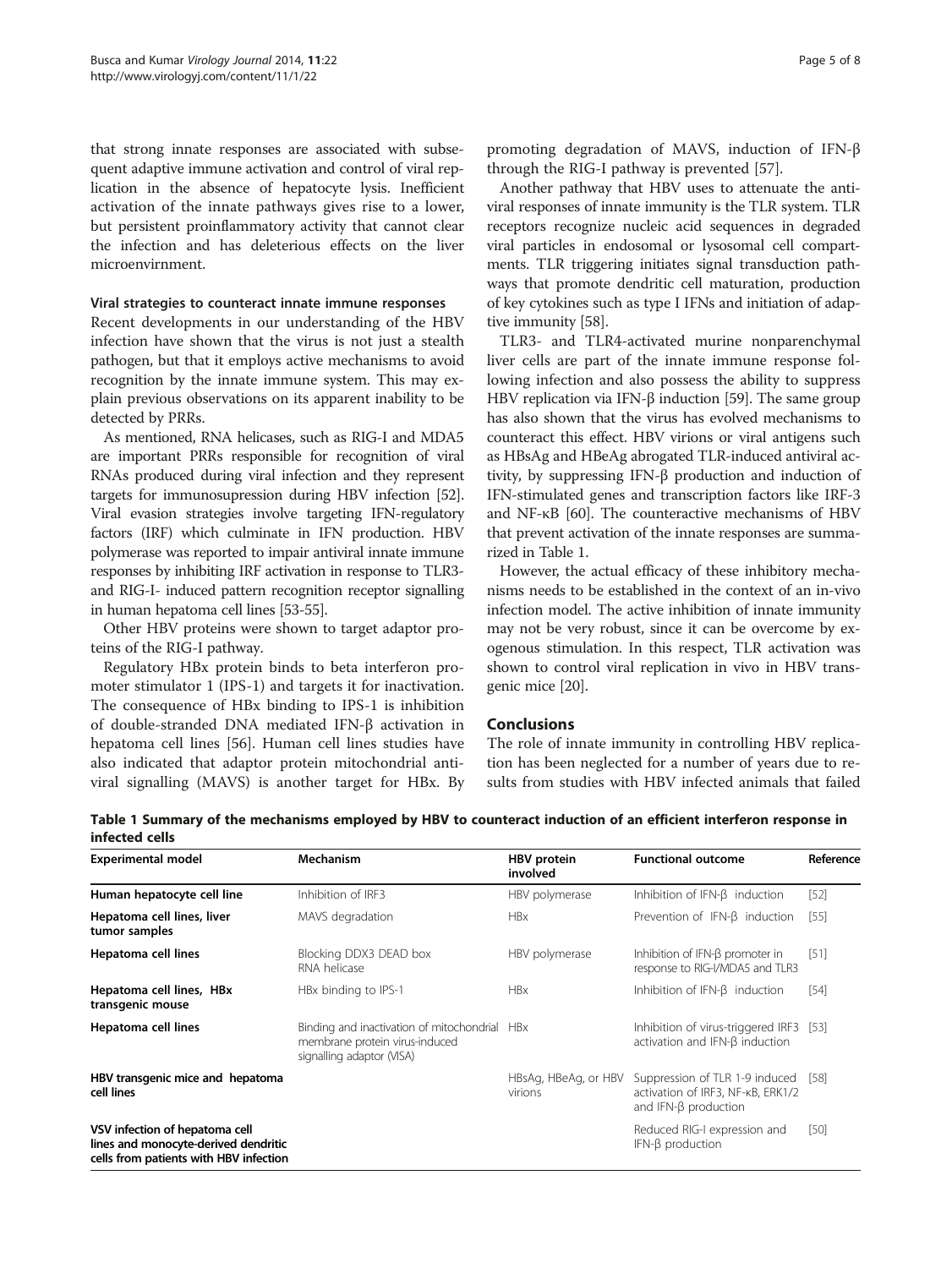<span id="page-5-0"></span>to detect induction of type 1 interferon responses following HBV challenge. The ability of antibody responses to HBV surface antigen to protect adults from HBV challenge also indicated the importance of adaptive immunity in controlling viral replication. However, adaptive immunity alone cannot explain the persistence of HBV during chronic infection and the immune pathogenesis that characterizes chronic hepatitis B. A better understanding of how the immune systems works has lead to a reconsideration of the role of innate immunity in HBV infection. Recent research studies mentioned in this review have shown a different image of HBV pathogenesis, with active mechanisms aimed at inactivating various components of the innate immune system. Thus, the lack of interferon responses during acute infection seems to be the result of inactivation of various signalling pathways that normally induce IFN production in other viral infection. HBx and HBV polymerase are the proteins associated most frequently with inactivation of the TLR and RIG-I pathways and ultimately with impaired IFN production. These mechanisms may constitute important factors of viral persistence during natural infection, since in vitro studies have shown that HBV is sensitive to antiviral properties of IFNs. During the course of infection HBV also contributes to a sustained immunosuppressive state that may favour its replication, since the number of Tregs increase as disease progresses, which also decreases the number and function of HBV specific T lymphocytes.

Other components of the innate immune system that are targeted by the virus are DCs, NK and NKT cells. Their activation during acute infection or immunization is linked to a favourable clinical outcome and subsequent robust adaptive immune responses. By disrupting innate immunity pathways early during infection, the virus also compromises the quality of adaptive immune response, in favour of its survival. The interplay between innate and adaptive immunity for successful control of HBV infection is complex and needs to be addressed in future therapeutic approaches aimed at controlling viral replication.

#### Abbreviations

CTLs: Cytotoxic CD8+ lymphocytes; HBV: Hepatitis B virus; HCV: Hepatitis C virus; IFN: Interferon; IL: Interleukin; MDA5: Melanoma differentiation associated gene 5; MHC: Major-histocompatibility-complex; NF-κB: Nuclear factor kappa-light-chain enhancer of activated B cells; NK cells: Natural killer cells; PRRs: Pattern-recognition receptors; PKR: Double stranded RNAdependent protein kinase; RIG-I: Retinoic acid inducible gene I; TGF-β: Transforming growth factor beta; TL: Toll-like receptor; TNF-α: Tumor necrosis factor alpha; Treg: Regulatory T cell.

#### Competing interests

The authors declare that they have no competing interests.

#### Authors' contributions

AB wrote the review, AK edited and critically appraised the manuscript as AB's supervisor. Both authors read and approved the final manuscript.

#### Acknowledgements

AB was supported by an Ontario HIV Treatment Network studentship. AK was funded through CIHR grant HOP-107542.

#### Author details

<sup>1</sup>Departments of Pathology and Laboratory Medicine, University of Ottawa, 451 Smyth Road, Ottawa, Ontario K1H 8M5, Canada. <sup>2</sup>Biochemistry, Microbiology and Immunology, and Infectious Disease & Vaccine Research Centre, Research Institute, Children's Hospital of Eastern Ontario, University of Ottawa, Ottawa, Ontario, Canada.

#### Received: 2 November 2013 Accepted: 4 February 2014 Published: 7 February 2014

#### References

- 1. McMahon BJ: Natural history of chronic hepatitis B. Clin Liver Dis 2010, 14(3):381–396.
- 2. Yuen MF, Lai CL: Treatment of chronic hepatitis B. Lancet Infect Dis 2001, 1(4):232–241.
- 3. Pramoolsinsup C: Management of viral hepatitis B. J Gastroenterol Hepatol 2002, 17(Suppl):S125–S145.
- 4. Chisari FV, Isogawa M, Wieland SF: Pathogenesis of hepatitis B virus infection. Pathol Biol (Paris) 2010, 58(4):258–266.
- 5. Yan H, Zhong G, Xu G, He W, Jing Z, Gao Z, Huang Y, Qi Y, Peng B, Wang H, Fu L, Song M, Chen P, Gao W, Ren B, Sun Y, Cai T, Feng X, Sui J, Li W: Sodium taurocholate cotransporting polypeptide is a functional receptor for human hepatitis B and D virus. Elife 2012, 1:e00049.
- 6. Guidotti LG, Matzke B, Schaller H, Chisari FV: High-level hepatitis B virus replication in transgenic mice. J Virol 1995, 69(10):6158–6169.
- 7. Guidotti LG, Ishikawa T, Hobbs MV, Matzke B, Schreiber R, Chisari FV: Intracellular inactivation of the hepatitis B virus by cytotoxic T lymphocytes. Immunity 1996, 4(1):25–36.
- 8. Chisari FV: Hepatitis B virus transgenic mice: models of viral immunobiology and pathogenesis. Curr Top Microbiol Immunol 1996, 206:149–173.
- Tsuge M, Hiraga N, Takaishi H, Noguchi C, Oga H, Imamura M, Takahashi S, Iwao E, Fujimoto Y, Ochi H, Chayama K, Tateno C, Yoshizato K: Infection of human hepatocyte chimeric mouse with genetically engineered hepatitis B virus. Hepatology 2005, 42(5):1046–1054.
- 10. Maini MK, Boni C, Lee CK, Larrubia JR, Reignat S, Ogg GS, King AS, Herberg J, Gilson R, Alisa A, Williams R, Vergani D, Naoumov NV, Ferrari C, Bertoletti A: The role of virus-specific CD8(+) cells in liver damage and viral control during persistent hepatitis B virus infection. J Exp Med 2000, 191(8):1269-1280.
- 11. Thompson AJ, Locarnini SA: Toll-like receptors, RIG-I-like RNA helicases and the antiviral innate immune response. Immunol Cell Biol 2007, 85(6):435–445.
- 12. Kawai T, Akira S: Antiviral signaling through pattern recognition receptors. J Biochem 2007, 141(2):137–145.
- 13. Katze MG, He Y, Gale M Jr: Viruses and interferon: a fight for supremacy. Nat Rev Immunol 2002, 2(9):675–687.
- 14. Fong TL, Di Bisceglie AM, Biswas R, Waggoner JG, Wilson L, Claggett J, Hoofnagle JH: High levels of viral replication during acute hepatitis B infection predict progression to chronicity. J Med Virol 1994, 43(2):155-158.
- 15. Guidotti LG, Rochford R, Chung J, Shapiro M, Purcell R, Chisari FV: Viral clearance without destruction of infected cells during acute HBV infection. Science 1999, 284(5415):825–829.
- 16. Su AI, Pezacki JP, Wodicka L, Brideau AD, Supekova L, Thimme R, Wieland S, Bukh J, Purcell RH, Schultz PG, Chisari FV: Genomic analysis of the host response to hepatitis C virus infection. Proc Natl Acad Sci U S A 2002, 99(24):15669–15674.
- 17. Wieland S, Thimme R, Purcell RH, Chisari FV: Genomic analysis of the host response to hepatitis B virus infection. Proc Natl Acad Sci U S A 2004, 101(17):6669–6674.
- 18. McClary H, Koch R, Chisari FV, Guidotti LG: Relative sensitivity of hepatitis B virus and other hepatotropic viruses to the antiviral effects of cytokines. J Virol 2000, 74(5):2255–2264.
- 19. Guo H, Jiang D, Ma D, Chang J, Dougherty AM, Cuconati A, Block TM, Guo JT: Activation of pattern recognition receptor-mediated innate immunity inhibits the replication of hepatitis B virus in human hepatocyte-derived cells. J Virol 2009, 83(2):847–858.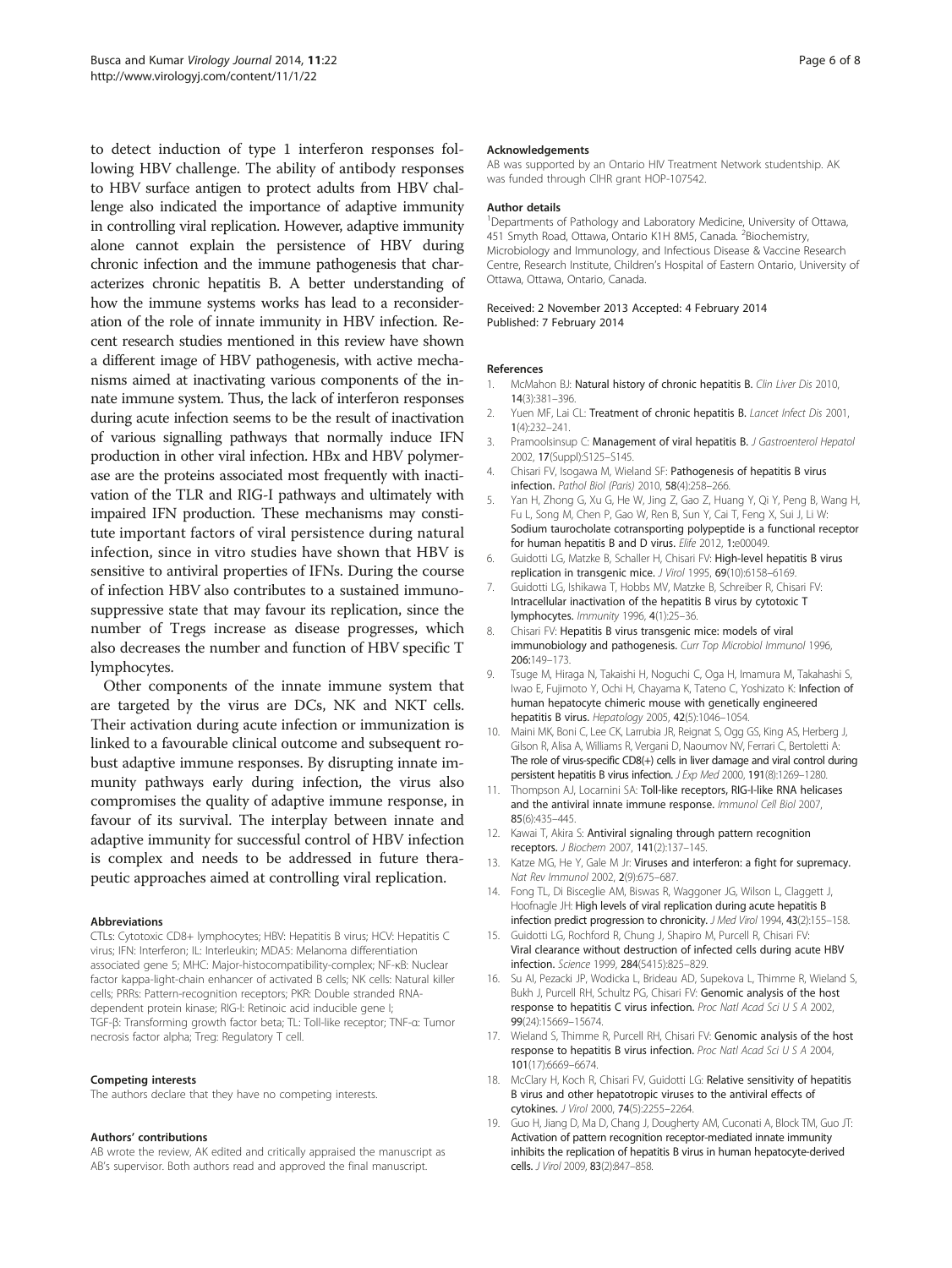- <span id="page-6-0"></span>20. Isogawa M, Robek MD, Furuichi Y, Chisari FV: Toll-like receptor signaling inhibits hepatitis B virus replication in vivo. J Virol 2005, 79(11):7269–7272.
- 21. Thimme R, Wieland S, Steiger C, Ghrayeb J, Reimann KA, Purcell RH, Chisari FV: CD8(+) T cells mediate viral clearance and disease pathogenesis during acute hepatitis B virus infection. J Virol 2003, 77(1):68–76.
- 22. Cavanaugh VJ, Guidotti LG, Chisari FV: Interleukin-12 inhibits hepatitis B virus replication in transgenic mice. J Virol 1997, 71(4):3236–3243.
- 23. Kimura K, Kakimi K, Wieland S, Guidotti LG, Chisari FV: Interleukin-18 inhibits hepatitis B virus replication in the livers of transgenic mice. J Virol 2002, 76(21):10702–10707.
- 24. Kimura K, Kakimi K, Wieland S, Guidotti LG, Chisari FV: Activated intrahepatic antigen-presenting cells inhibit hepatitis B virus replication in the liver of transgenic mice. J Immunol 2002, 169(9):5188–5195.
- 25. Hosel M, Quasdorff M, Wiegmann K, Webb D, Zedler U, Broxtermann M, Tedjokusumo R, Esser K, Arzberger S, Kirschning CJ, Langenkamp A, Falk C, Buning H, Rose-John S, Protzer U: Not interferon, but interleukin-6 controls early gene expression in hepatitis B virus infection. Hepatology 2009, 50(6):1773–1782.
- 26. Wu J, Meng Z, Jiang M, Zhang E, Trippler M, Broering R, Bucchi A, Krux F, Dittmer U, Yang D, Roggendorf M, Gerken G, Lu M, Schlaak JF: Toll-like receptor-induced innate immune responses in non-parenchymal liver cells are cell type-specific. Immunology 2010, 129(3):363–374.
- 27. Watashi K, Liang G, Iwamoto M, Marusawa H, Uchida N, Daito T, Kitamura K, Muramatsu M, Ohashi H, Kiyohara T, Suzuki R, Li J, Tong S, Tanaka Y, Murata K, Aizaki H, Wakita T: Interleukin-1 and tumor necrosis factor-alpha trigger restriction of hepatitis B virus infection via a cytidine deaminase AID. J Biol Chem 2013, 288(44):31715.
- 28. Keating SM, Heitman JD, Wu S, Deng X, Stramer SL, Kuhns MC, Mullen C, Norris PJ, Busch MP: Cytokine and chemokine responses in the acute phase of hepatitis B virus replication in naive and previously vaccinated blood and plasma donors. J Infect Dis 2013: [Epub ahead of print]
- 29. Op den Brouw ML, Binda RS, van Roosmalen MH, Protzer U, Janssen HL, van der Molen RG, Woltman AM: Hepatitis B virus surface antigen impairs myeloid dendritic cell function: a possible immune escape mechanism of hepatitis B virus. Immunology 2009, 126(2):280–289.
- 30. Woltman AM, Op den Brouw ML, Biesta PJ, Shi CC, Janssen HL: Hepatitis B virus lacks immune activating capacity, but actively inhibits plasmacytoid dendritic cell function. PLoS One 2011, 6(1):e15324.
- 31. Martinet J, Dufeu-Duchesne T, Bruder Costa J, Larrat S, Marlu A, Leroy V, Plumas J, Aspord C: Altered functions of plasmacytoid dendritic cells and reduced cytolytic activity of natural killer cells in patients with chronic HBV infection. Gastroenterology 2012, 143(6):1586–1596. e8.
- 32. Xu D, Fu J, Jin L, Zhang H, Zhou C, Zou Z, Zhao JM, Zhang B, Shi M, Ding X, Tang Z, Fu YX, Wang FS: Circulating and liver resident CD4 + CD25+ regulatory T cells actively influence the antiviral immune response and disease progression in patients with hepatitis B. J Immunol 2006, 177(1):739–747.
- 33. Stoop JN, van der Molen RG, Baan CC, van der Laan LJ, Kuipers EJ, Kusters JG, Janssen HL: Regulatory T cells contribute to the impaired immune response in patients with chronic hepatitis B virus infection. Hepatology 2005, 41(4):771–778.
- 34. Gilliet M, Liu YJ: Human plasmacytoid-derived dendritic cells and the induction of T-regulatory cells. Hum Immunol 2002, 63(12):1149–1155.
- 35. Hong J, Gong ZJ: Human plasmacytoid dendritic cells from patients with chronic hepatitis B virus infection induce the generation of a higher proportion of CD4(+) and CD25(+) regulatory T cells compared with healthy patients. Hepatol Res 2008, 38(4):362–373.
- 36. Peng G, Li S, Wu W, Sun Z, Chen Y, Chen Z: Circulating CD4+ CD25+ regulatory T cells correlate with chronic hepatitis B infection. Immunology 2008, 123(1):57–65.
- 37. Dong X, Gong Y, Zeng H, Hao Y, Wang X, Hou J, Wang J, Li J, Zhu Y, Liu H, Han J, Zhou H, Shen L, Gao T, Zhou T, Yang S, Li S, Chen Y, Meng Q, Li H: Imbalance between circulating CD4(+) regulatory T and conventional T lymphocytes in patients with HBV-related acute-on-chronic liver failure. Liver Int 2013, 33(10):1517–1526.
- 38. Hyodo N, Nakamura I, Imawari M: Hepatitis B core antigen stimulates interleukin-10 secretion by both T cells and monocytes from peripheral blood of patients with chronic hepatitis B virus infection. Clin Exp Immunol 2004, 135(3):462–466.
- 39. Karlmark KR, Wasmuth HE, Trautwein C, Tacke F: Chemokine-directed immune cell infiltration in acute and chronic liver disease. Expert Rev Gastroenterol Hepatol 2008, 2(2):233–242.
- 40. Ziegler-Heitbrock L: The CD14+ CD16+ blood monocytes: their role in infection and inflammation. J Leukoc Biol 2007, 81(3):584–592.
- 41. Zhang JY, Zou ZS, Huang A, Zhang Z, Fu JL, Xu XS, Chen LM, Li BS, Wang FS: Hyper-activated pro-inflammatory CD16 monocytes correlate with the severity of liver injury and fibrosis in patients with chronic hepatitis B. PLoS One 2011, 6(3):e17484.
- 42. Zimmermann HW, Seidler S, Nattermann J, Gassler N, Hellerbrand C, Zernecke A, Tischendorf JJ, Luedde T, Weiskirchen R, Trautwein C, Tacke F: Functional contribution of elevated circulating and hepatic non-classical CD14CD16 monocytes to inflammation and human liver fibrosis. PLoS One 2010, 5(6):e11049.
- 43. Gregoire C, Chasson L, Luci C, Tomasello E, Geissmann F, Vivier E, Walzer T: The trafficking of natural killer cells. Immunol Rev 2007, 220:169–182.
- 44. Seaman WE: Natural killer cells and natural killer T cells. Arthritis Rheum 2000, 43(6):1204–1217.
- 45. Fisicaro P, Valdatta C, Boni C, Massari M, Mori C, Zerbini A, Orlandini A, Sacchelli L, Missale G, Ferrari C: Early kinetics of innate and adaptive immune responses during hepatitis B virus infection. Gut 2009, 58(7):974–982.
- 46. Micco L, Peppa D, Loggi E, Schurich A, Jefferson L, Cursaro C, Panno AM, Bernardi M, Brander C, Bihl F, Andreone P, Maini MK: Differential boosting of innate and adaptive antiviral responses during pegylated-interferonalpha therapy of chronic hepatitis B. J Hepatol 2013, 58(2):225-233.
- 47. Albarran B, Goncalves L, Salmen S, Borges L, Fields H, Soyano A, Montes H, Berrueta L: Profiles of NK, NKT cell activation and cytokine production following vaccination against hepatitis B. APMIS 2005, 113(7–8):526–535.
- 48. Kakimi K, Guidotti LG, Koezuka Y, Chisari FV: Natural killer T cell activation inhibits hepatitis B virus replication in vivo. J Exp Med 2000, 192(7):921–930.
- 49. Trobonjaca Z, Kroger A, Stober D, Leithauser F, Moller P, Hauser H, Schirmbeck R, Reimann J: Activating immunity in the liver. II. IFN-beta attenuates NK cell-dependent liver injury triggered by liver NKT cell activation. J Immunol 2002, 168(8):3763–3770.
- 50. Oliviero B, Varchetta S, Paudice E, Michelone G, Zaramella M, Mavilio D, De Filippi F, Bruno S, Mondelli MU: Natural killer cell functional dichotomy in chronic hepatitis B and chronic hepatitis C virus infections. Gastroenterology 2009, 137(3):1151–1160. 1160.e1-7.
- 51. Tjwa ET, van Oord GW, Hegmans JP, Janssen HL, Woltman AM: Viral load reduction improves activation and function of natural killer cells in patients with chronic hepatitis B. J Hepatol 2011, 54(2):209-218.
- 52. Zhao G, An B, Zhou H, Wang H, Xu Y, Xiang X, Dong Z, An F, Yu D, Wang W, Bao S, Xie Q: Impairment of the retinoic acid-inducible gene-I-IFN-beta signaling pathway in chronic hepatitis B virus infection. Int J Mol Med 2012, 30(6):1498–1504.
- 53. Wang H, Ryu WS: Hepatitis B virus polymerase blocks pattern recognition receptor signaling via interaction with DDX3: implications for immune evasion. PLoS Pathog 2010, 6(7):e1000986.
- 54. Yu S, Chen J, Wu M, Chen H, Kato N, Yuan Z: Hepatitis B virus polymerase inhibits RIG-I- and Toll-like receptor 3-mediated beta interferon induction in human hepatocytes through interference with interferon regulatory factor 3 activation and dampening of the interaction between TBK1/ IKKepsilon and DDX3. J Gen Virol 2010, 91(Pt 8):2080–2090.
- 55. Wang X, Li Y, Mao A, Li C, Li Y, Tien P: Hepatitis B virus X protein suppresses virus-triggered IRF3 activation and IFN-beta induction by disrupting the VISA-associated complex. Cell Mol Immunol 2010, 7(5):341–348.
- 56. Kumar M, Jung SY, Hodgson AJ, Madden CR, Qin J, Slagle BL: Hepatitis B virus regulatory HBx protein binds to adaptor protein IPS-1 and inhibits the activation of beta interferon. J Virol 2011, 85(2):987-995.
- 57. Wei C, Ni C, Song T, Liu Y, Yang X, Zheng Z, Jia Y, Yuan Y, Guan K, Xu Y, Cheng X, Zhang Y, Yang X, Wang Y, Wen C, Wu Q, Shi W, Zhong H: The hepatitis B virus X protein disrupts innate immunity by downregulating mitochondrial antiviral signaling protein. J Immunol 2010, 185(2):1158–1168.
- 58. Barton GM: Viral recognition by Toll-like receptors. Semin Immunol 2007, 19(1):33–40.
- 59. Wu J, Lu M, Meng Z, Trippler M, Broering R, Szczeponek A, Krux F, Dittmer U, Roggendorf M, Gerken G, Schlaak JF: Toll-like receptor-mediated control of